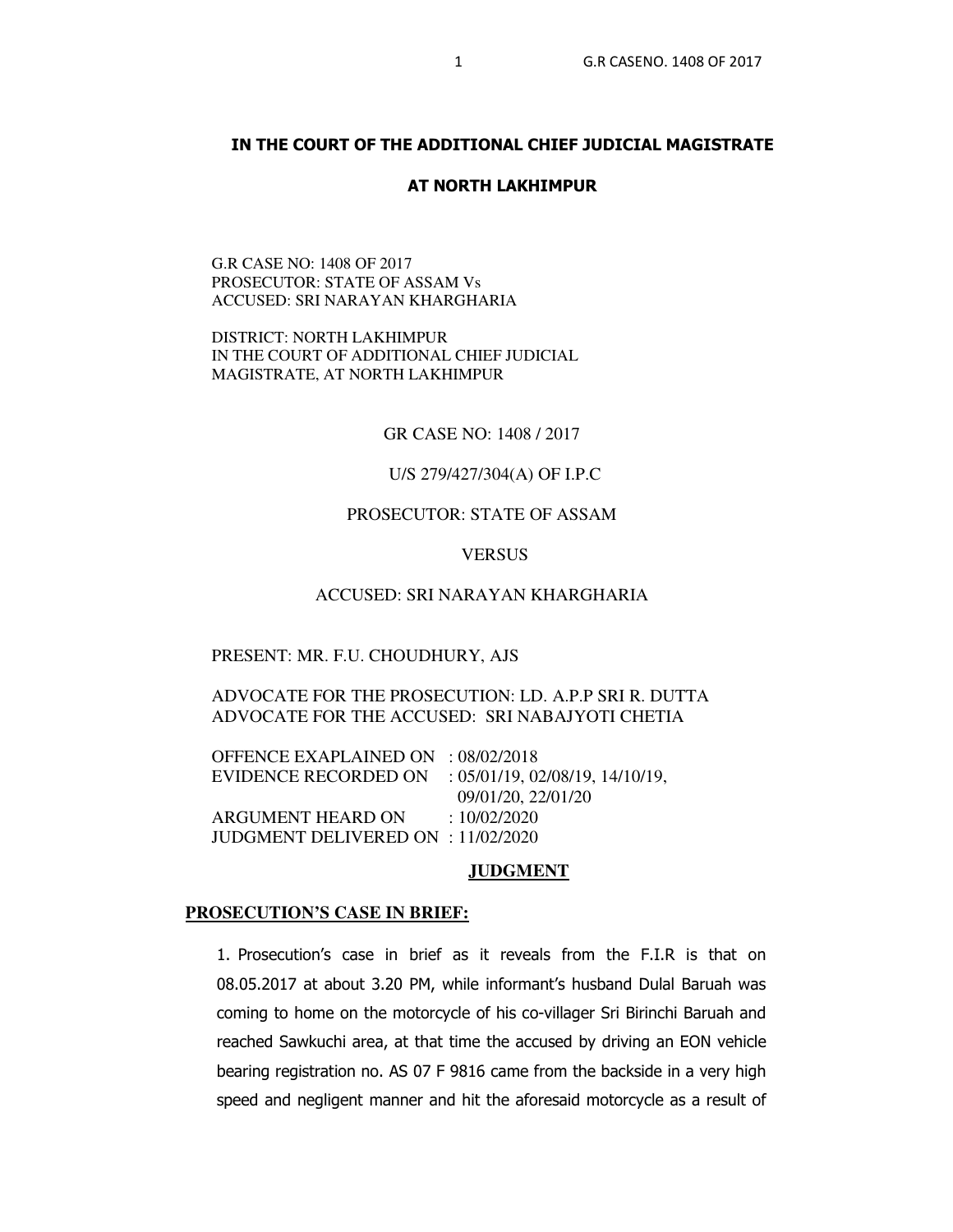which said Birinchi Baruah and informant's husband fell down from the motorcycle and sustained injury. Thereafter, informant's husband was taken to North Lakhimpur Civil Hospital from where he was referred to GMCH for further treatment but he succumbed to injuries on that night while going to Guwahati. The informant subsequently lodged an FIR about the occurrence before the O/C of Narayanpur police station.

2. On receipt of the F.I.R, a case was registered being numbered as Narayanpur P.S Case No. 74/17 and after investigation I.O of the case submitted charge sheet against accused Sri Narayan Khargharia for the offences punishable u/s 279/427/304(A) of IPC. Copies of relevant documents were furnished to the accused person u/s 207 CrPC. Considering the relevant documents and hearing both the parties, particulars of offences punishable u/s 279/427/304(A) of IPC are read over and explained to the accused to which he pleaded not guilty and stood to face the trial.

 3. The prosecution in support of its case examined six witnesses, whereas the defence did not examined any witness. The accused was examined u/s 313 of CrPC. Defence case is of total denial as it reveals from the statement made by the accused and also the tenor of cross-examination of prosecution witnesses by defence. I have heard the learned counsel for both the parties.

4. Upon hearing and on perusal of record I have framed the following points for determination-

#### 5. **POINTS FOR DETERMINATION:**

(i) Whether the accused person on 08.05.2017 at about 2.30 P.M at Sawkuchi village under Narayanpur police station, drove his Eon vehicle bearing registration No. AS 07 F 9816 in a rash or negligent manner on the public road and then hit informant's husband Dulal Baruah causing injury to him and thereby endangering his life, and thereby committed an offence punishable u/s 279 of IPC?

(ii) Whether the accused person on 08.05.2017 at about 2.30 PM at Sawkuchi village under Narayanpur police station, with the intention to cause, or knowing that he is likely to cause wrongful loss or damage to Sri Birinchi Baruah, caused destruction of the motorcycle bearing registration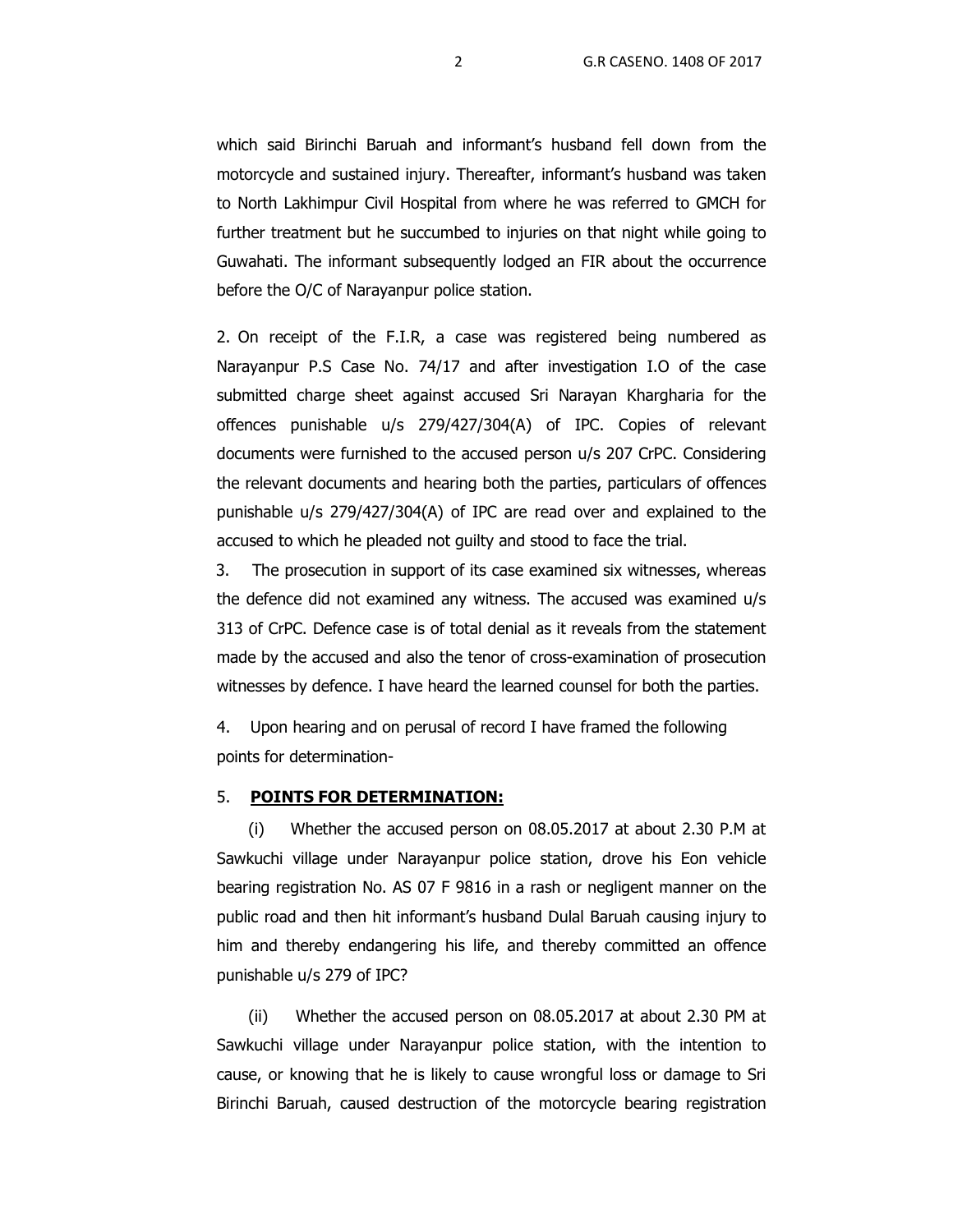No. AS 07 D 0711 belonging to said Sri Birinchi Baruah, and thereby committed an offence punishable u/s 427 of IPC?

(iii) Whether the accused person on 08.05.2017 at about 02.30 PM at Sawkuchi village under Narayanpur police station, hit informant's husband Dulal Baruah by his EON car bearing registration No. AS 07 F 9816, while driving that car in a rash or negligent manner,and thereby caused death of informant's husband not amounting to culpable homicide, and thereby committed an offence punishable u/s 304(A) of IPC?

# **DISCUSSION OF EVIDENCE, DECISION AND REASONS THEREOF:**

### **POINT NO.1, 2 & 3**

6. For the sake of convenience and as because point no. 1, 2, 3 and 4 are inter-connected, hence they are taken up herein together for discussion & decision as follows:

7. As regards the aforesaid points for determination, PW-1/informant Smt. Moni Dutta Baruah in her evidence-in-chief has stated that on 08.05.2017 at about 3.30 PM, while her husband was coming to home as a pillion rider in the motorcycle of one Sri Birinchi Baruah and reached Sawkuchi area at that time one EON vehicle came there and hit the aforesaid motorcycle as a result of which her husband fell down. Her husband was then taken to North Lakhimpur Civil Hospital from where he was referred to Guwahati, but he succumbed to injuries on the way.

8. PW-2 Sri Dibyajyoti Khargharia in his evidence-in-chief has stated that he heard that a person died in a road accident at Sawkuchi area. PW-3 Sri Rupeswar Borah in his evidence-in-chief has stated that about 2 years back he heard that a collision took place between the car of accused and the motorcycle of informant's husband. The informant's husband died in that accident.

9. PW-4 Sri Bishnu Baruah in his evidence-in-chief has stated that about 2 years back informant's husband met with an accident at Sawkuchi village. He then went to the place of occurrence and saw informant's husband in an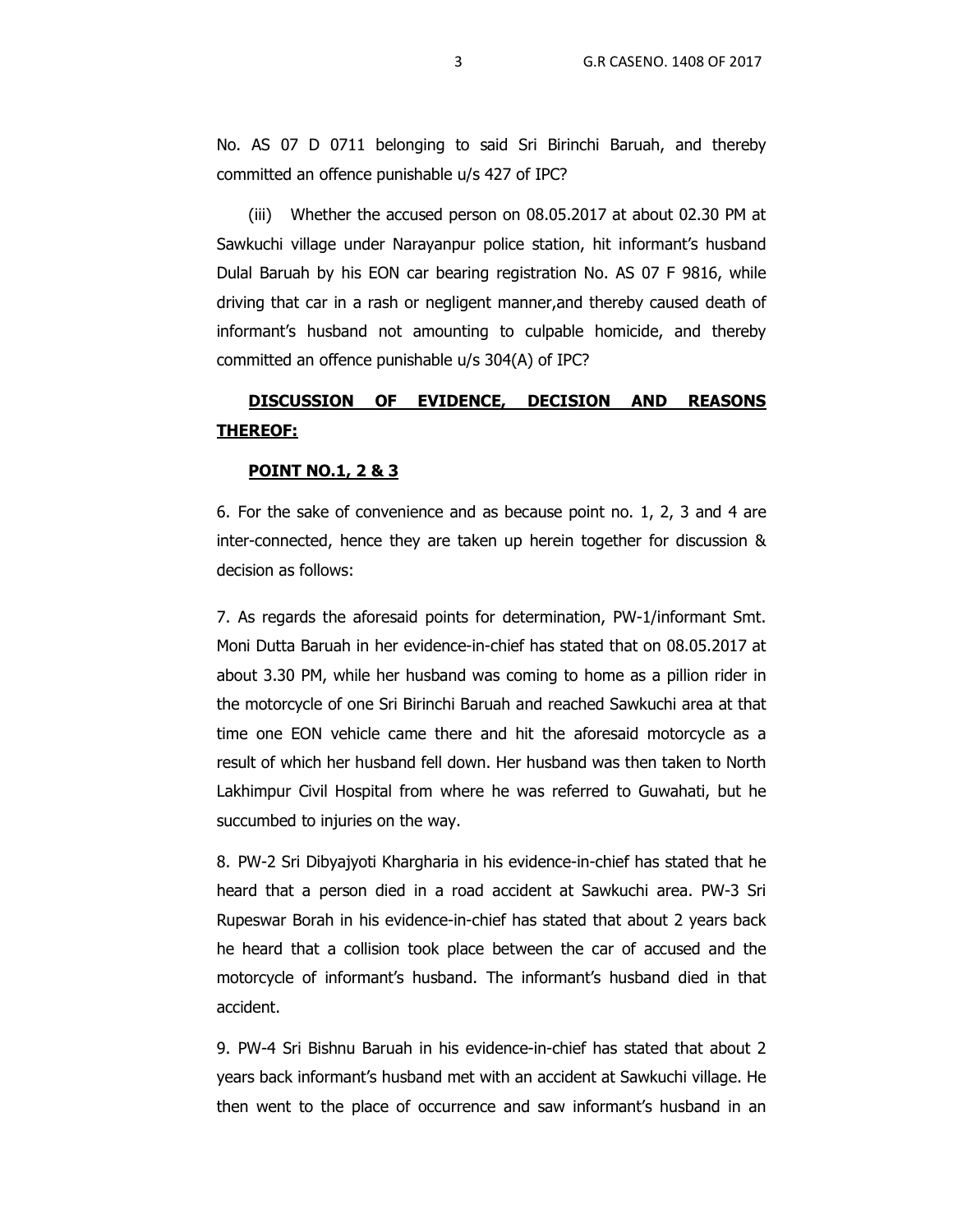injured condition. Thereafter, he along with others took informant's husband to hospital.

10.PW-5 Sri Ramen Goswami in his evidence-in-chief has stated that about 2 years back while informant's husband was going to home by riding his cycle at that time one EON vehicle came from the backside and hit informant's husband as a result of which informant's husband expired. The accused was driving the EON vehicle at the time of occurrence.

11.PW-6 Dr. Hridayananda Baruah in his evidence-in-chief has stated that on 09.05.2017 he conducted post-mortem examination on the body of deceased Dulal Baruah and found injuries on left side of frontal bone and left shoulder and also on the frontal area of head. The patient died due to coma following head injuries.

12. During their cross examination, PW-1, PW-2, PW-3, PW-4 and PW-5 have specifically stated that they have not seen the alleged occurrence. As such, it is clear that the aforesaid version stated by PW-1 to PW-5 in their respective evidence-in-chief as narrated above are hearsay evidence and the same cannot be believed unless corroborated by some other reliable evidence. It is also noticeable that except PW-5 none other witnesses have stated that who was driving the aforesaid offending vehicle at the time of alleged occurrence. Further, though PW-5 in his evidence-inchief has stated that the accused was driving the Eon vehicle at the time of alleged occurrence, but in his cross-examination the PW-5 has specifically admitted that he did not mentioned in his statement before police that the accused was driving the Eon vehicle. In my opinion, the aforesaid allegations made by PW-5 is a material aspect of the alleged occurrence, and hence, the PW-5 should have stated the same before I.O. As such, omission of PW-5 to mention the aforesaid allegation before I.O is a material contradiction in view of section 162 of CrPC which creates doubt as regards the credibility of the version stated by him in his evidence-in-chief.

13. Moreover, even if it is presumed that the aforesaid allegation made by PW-5 is correct then also there is nothing in the evidence of PW-5 which can specifically show that the accused was rashly or negligently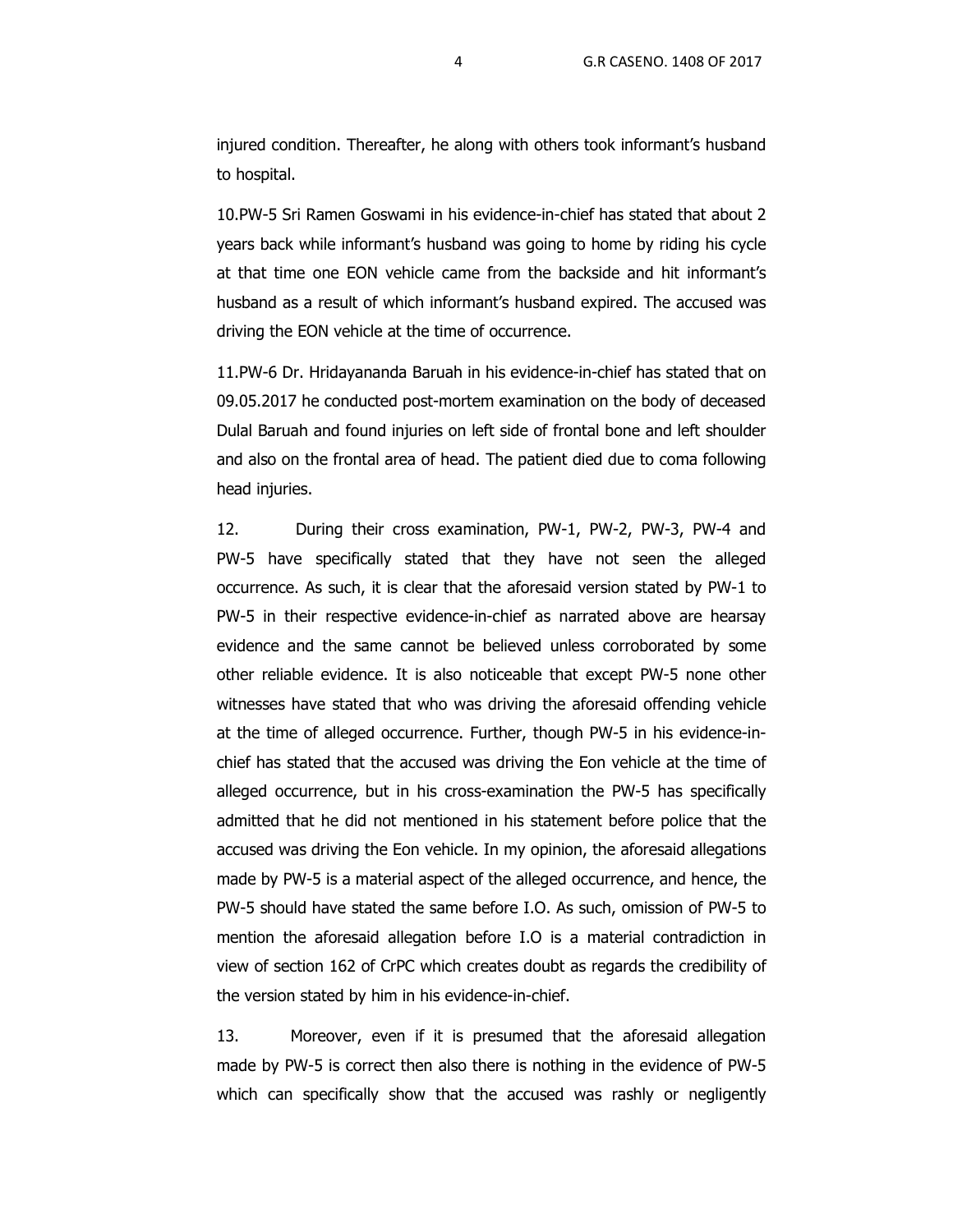driving the vehicle at the time of alleged occurrence. Needless to mention here that none of the witnesses examined by prosecution have stated anything about destruction of any property by accused at the time of alleged occurrence.

14. Considering the entire discussion made above, it is evident that the witnesses examined by prosecution have failed to prove beyond reasonable doubts that the accused has committed the offences as alleged.

DECISION: Point no.1, 2,& 3 are therefore decided in the negative and goes against the prosecution.

#### **ORDER**

15. In view of the discussion made above and the decision reached in the foregoing point for determination, it is held that the witnesses examined by prosecution have failed to prove beyond reasonable doubts that accused Sri Narayan Khargharia has committed the offences punishable under section 279/427/304(A) of I.P.C as alleged, and as such, the above named accused person is acquitted of the charges under section 279/427/304(A) of I.P.C on benefit of doubt and he be set at liberty forthwith.

The bail bond of the accused person shall remain in force for another six months from today.

The vehicle and documents seized vide M.R No. 28/17 be released to the custody of accused Sri Narayan Khargharia as per law. The motorcycle seized vide M.R No. 40/12 be released to the custody of registered owner and documents be released to the person whose name appears therein.

This judgment is given under my hand, and seal of this court on this the  $11<sup>th</sup>$ day of February, 2020.

The case is disposed of on contest.

 F.U. Choudhury Additional Chief Judicial Magistrate North Lakhimpur